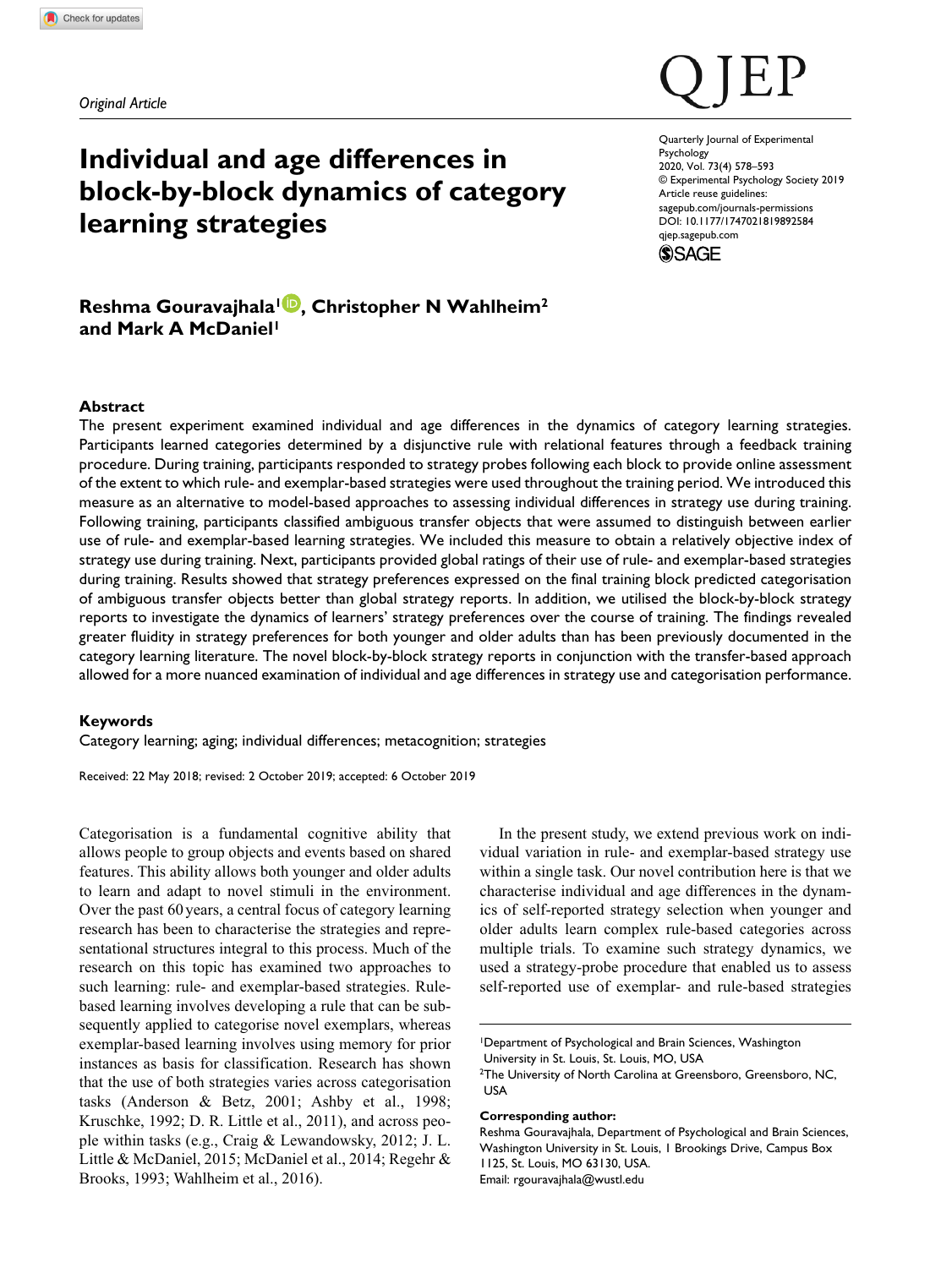across multiple learning trials. Importantly, this approach allowed us to examine several theoretical possibilities regarding the stability of strategy selection that have as yet not been directly tested. We describe those possibilities below after describing our approach and its advantages for investigating these possibilities.

## **Approaches to assessing category learning strategies**

A common approach to assessing the use of rule- and exemplar-based categorisation strategies is to fit computational models to category learning performance during a training period (Ashby et al., 1998; Kruschke, 1992; Love et al., 2004; Nosofsky et al., 1994). In this model-based approach, the processes underlying categorisation performance are characterised by comparing model fits, yielding what is presumed to be an objective assessment of strategy use. This approach has been heavily preferred in part because it requires precise specification of hypothesised computations during learning. However, a shortcoming of this approach is that conclusions about individual differences in strategy use might be heavily dependent on the details of the model itself (Donkin et al., 2015; Edmunds et al., 2018). It is therefore important to seek converging evidence for individual variation in strategy selection using multiple methods.

A complementary approach to model-based evaluation of strategy use is to ask participants to report their use of rule- and exemplar-based strategies and compare their reports to performance on a transfer task (e.g., J. L. Little & McDaniel, 2015; McDaniel et al., 2014; Regehr & Brooks, 1993; Wahlheim et al., 2016). In this transfer-based approach, participants complete a training phase and then categorise novel transfer objects for which responses that are based on either the correct rule or on memory for training exemplars are in opposition. These transfer objects are ambiguous in that they include both relationships among features that afford categorisation according to the correct rule, and perceptual characteristics that are highly similar to training exemplars from the category opposite of which should be chosen based on the correct rule. Thus, categorisation on the basis of memory for training exemplars is shown when very few objects are categorised according to the correct rule. Finally, participants provide retrospective reports of the extent to which they used rule- or exemplarbased learning strategies during the training period.

Using this approach, J. L. Little and McDaniel (2015) and Wahlheim et al. (2016) recently found that some learners categorised ambiguous transfer items according to perceptual similarity (perhaps reflecting an exemplar-based representation), whereas others categorised those same items according to an abstracted rule. Important for the present study, Little and McDaniel, and Wahlheim et al. also found variation in the extent to which people reported using one strategy or the other that corresponded with their performance on ambiguous transfer objects. These results raise the possibility that some people varied in their strategies across blocks during training, but this potential heterogeneity could not be detected with a global retrospective report. Consequently, a more fine-grained approach to evaluating strategy use across blocks is needed.

## **Strategy-probe methodology (block-by-block reports)**

Prior research has used self-reported global strategy orientations (reported after a transfer test phase) to classify people's strategy preferences (J. L. Little & McDaniel, 2015; Wahlheim et al., 2016; see also Bourne et al., 2010). Global strategy questionnaires require participants to reflect upon a categorisation training phase, and report which strategy (rule- or exemplar-based) most closely aligned with their approach to the task. However, this method is ill-suited to address the primary research questions in the present study for two reasons.

First, a global retrospective strategy questionnaire places a sizable memory demand on learners because they are asked to reflect on their strategy preferences for a long series of earlier training blocks. To be accurate on this task, people must be able to remember their strategies across many blocks, which would be especially difficult if such strategy use varied. Moreover, these heavy episodic memory demands might be especially troublesome for older adults, who experience memory deficits when tasks require self-generated reinstatement of contextual features to cue past experiences (Balota et al., 2000; Zacks et al., 2000). These considerations suggest caution when interpreting global self-reports and attendant performance on transfer tasks, especially for older adults.

Second, a global strategy report cannot sufficiently inform the range of theoretical possibilities we will outline below with regard to strategy dynamics during category learning. We believe that a global strategy questionnaire is only useful insofar as learners adopt a particular learning process at the outset of category learning, and consistently use it throughout the task (e.g., initiate hypothesis testing to learn a rule (Levine, 1975; Trabasso & Bower, 1968) or focus on learning exemplar-category label pairings (Kruschke, 1992; Medin & Schaffer, 1978; Nosofsky, 1984). Therefore, a global strategy self-report may not be unambiguously sensitive to any shifting in strategies that might occur. Specifically, for any learners who might use multiple strategies during the task, it would be unclear whether their global ratings reflect a strategy preference at the start of the task, at the end of the task, or some mixture (e.g., when ratings are given that are intermediate to rule or exemplar-based strategies). Further complicating matters, these learners might differ in how they comprehend the judgement (e.g., whether to report initial preferences, final preferences, or a blending of the two).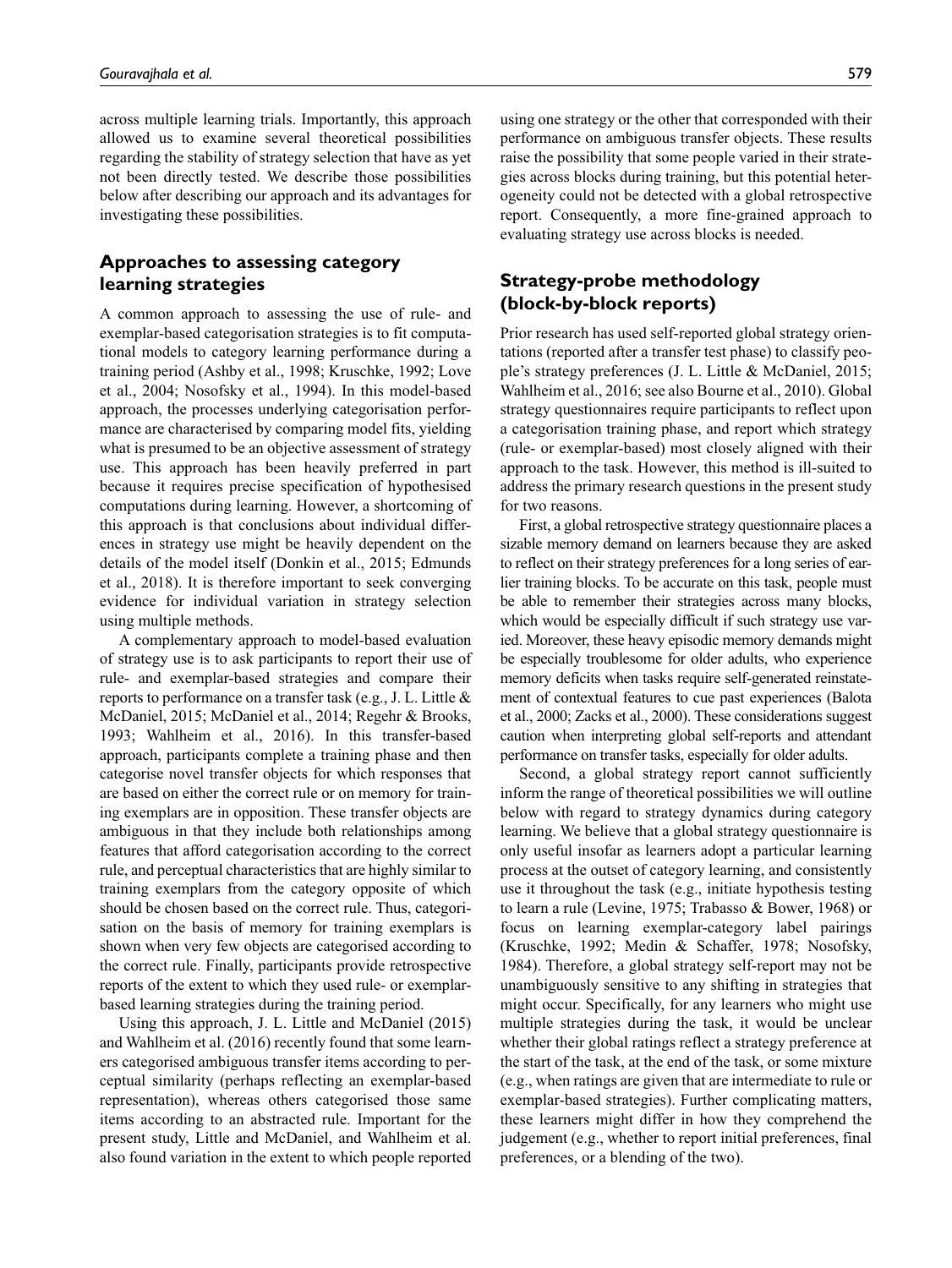To improve upon the global-self report method used by Little and colleagues (J. L. Little & McDaniel, 2015; Wahlheim et al., 2016), we developed a procedure that should be more sensitive to strategy use dynamics during training. In the current procedure, strategy probes appeared after each training block that asked participants to report the extent of their rule- and exemplar-based strategy use on only the immediately preceding block. By asking people to report their strategy use after each block, we minimised episodic memory demands. We believe this procedure is better suited to evaluate strategy dynamics and to inform the central theoretical issues of this study, which we will detail next.

## **Strategy preference dynamics**

One primary goal of the present study was to characterise individual and age differences in strategy dynamics during training. As previously mentioned, some prior work has shown that preferences for rule- and exemplar-based category learning strategies vary across people (J. L. Little & McDaniel, 2015; McDaniel et al., 2014; Regehr & Brooks, 1993). Moreover, such individual variation in preferences has been shown to correspond reasonably well with transfer performance for both younger and older adults (Wahlheim et al., 2016). One possible interpretation of such results is that people have stable strategy preferences, and those preferences vary across people.

Another possibility is that global self-reports and transfer performance reflect an amalgamation of the fluctuation in approaches to learning during training. Consistent with this, there are several lines of evidence suggesting that people can exhibit representational shifts during training (Anderson & Betz, 2001; Hoffmann et al., 2013; Johansen & Palmeri, 2002; Kalish et al., 2005; Nosofsky et al., 1994; Raijmakers et al., 2014). Relevant to the present study, Bourne et al. (1999) used a trial-by-trial self-report strategy procedure to find that, over the course of training, participants transitioned from a rule-based strategy to an exemplar-based strategy (see also Dixon & Bangert, 2002, for similar findings using a problem-solving task). Finally, Kalish et al. (2005) more recently extended this line of research to investigate potential factors underlying strategy shifting. They found evidence of strategy shifting between two rules (a single-dimensional rule vs. a complex bi-dimensional rule) and theorised that participants shifted in the face of high performance error during training. Here, we leveraged the strategy-probe procedure to directly test Kalish et al.'s (2005) claim that high performance error precedes strategy shifting.

It is also possible that within a single category-learning task, there exist individual differences in strategy dynamics such that some people persist with a preferred strategy (even when faced with high-performance error), whereas others shift among multiple strategies during the task. To date, these potential individual differences in strategy

shifting have not been examined using a transfer-based approach (see Figure 1).

A final more exploratory possibility that we consider is that nearly all participants are fluid in their strategy preferences, which leads to at least one shift during training. This perspective draws inspiration from Levine's (1975) theory that during training, people select a focal hypothesis to guide each decision, but they also monitor all available hypotheses not currently in use. The idea is that people can evaluate multiple hypotheses during a category learning task, but for any given decision, they have a focal hypothesis that guides responding (also see Bourne, 1974). Here, we test the possibility that a similar process might also operate at a broader level. In particular, when an accurate solution can be reached using rule-based or exemplar-based strategies, learners might adopt a focal strategy for a block of items, but not in an exclusive manner. Learners might also notice information relevant to an alternative strategy, and for other blocks, adopt that alternative as a focal strategy to find a solution. (For a formal model that assumes that both rule-based and exemplar-based solutions are considered, but one system guides responding on any particular trial, see Erickson & Kruschke, 1998; ATRIUM model.) This view diverges from previous ideas that participants tend to favour one or the other strategy and persist with that strategy throughout the task. Accordingly, unlike the "persistent" strategy view, this new hypothesis suggests that the majority of learners will exhibit repeated strategy switching as a function of their focus on any given set of trials.

## **Age-related differences in strategy preferences and dynamics**

A second objective of the present study was to explore whether healthy older adults would exhibit one of the four patterns of strategy preferences outlined above and to determine how such preferences compare to those of younger adults. In the past, comparisons of younger and older adults' strategy preferences showed that a similar number of participants from both groups used rule-based strategies when learning complex bi-dimensional categories defined by rules that were difficult to verbalise (e.g., see Filoteo & Maddox, 2004; Maddox et al., 2010). Furthermore, more older than younger adults used rulebased learning in a multiple-cue categorisation task that included categories that were presumably of lower complexity (Mata et al., 2012). Most relevant to the present study, however, Wahlheim et al. (2016) used a transferbased approach combined with global strategy reports to find comparable frequencies of younger and older adult rule-abstractors and memorisers. Given this, it is possible that younger and older adults in the present study do not differ in their strategy preferences throughout the category learning task.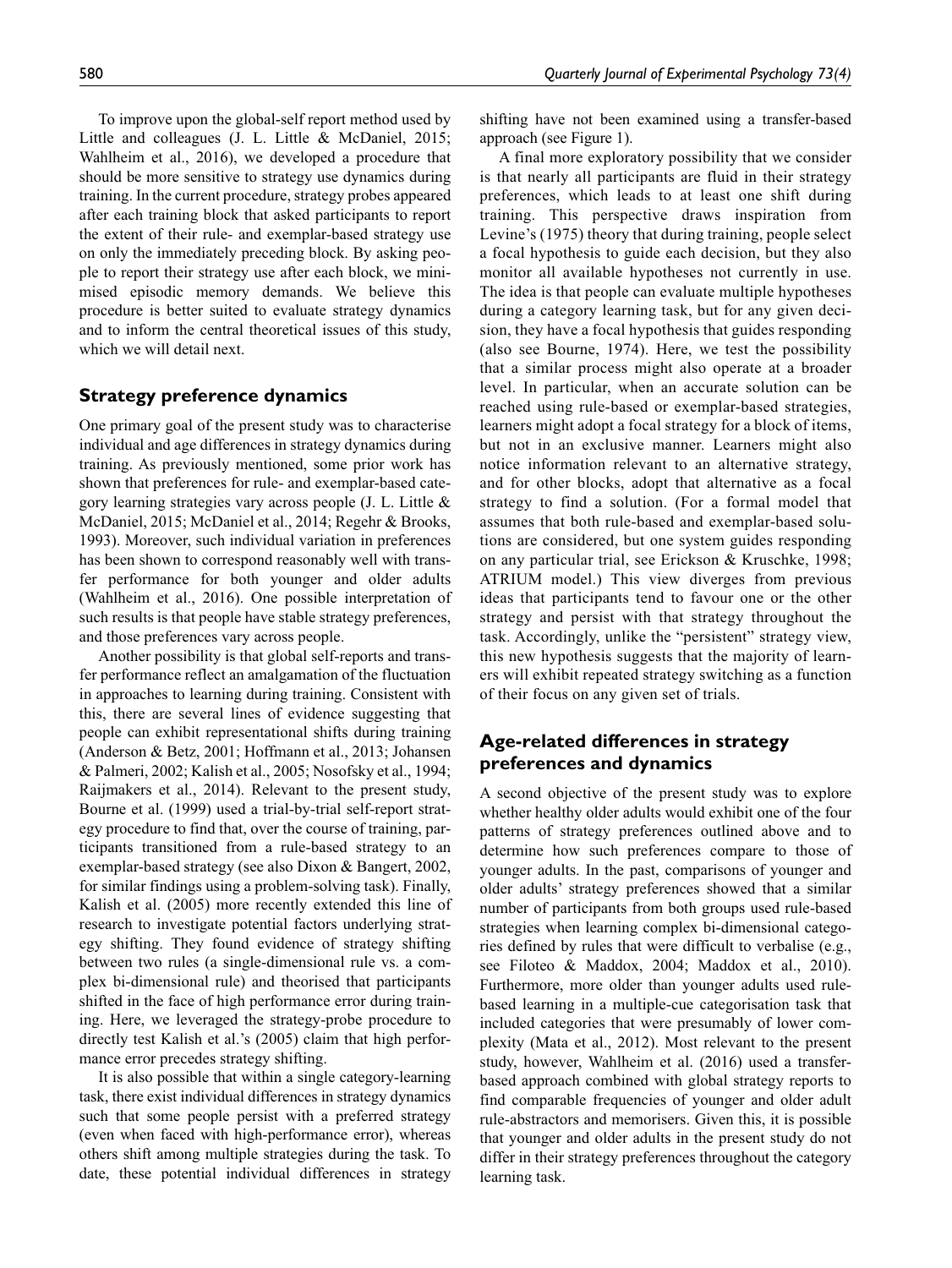However, there are other age-related factors that we believe might influence the strategy dynamics of older, relative to younger, adults during the category learning task. For example, older adults experience declines in executive function, resulting in poorer performance on tasks require fast processing, cognitive flexibility, and mental transformation (Hasher & Zacks, 1988; Lezak et al., 2012; Murman, 2015). Thus, it is possible that older adults exhibit more strategy persistence (even in the face of high performance error), and subsequently report fewer strategy switches than younger adults.

Alternatively, we believe it is possible that older adults will switch strategies more often than younger adults. According to the Competition Between Verbal and Implicit Systems model (COVIS; Ashby et al., 1998), older adults experience a verbal system deficit which results in an impaired rule-learning ability. By this account, older adults might experience more task success if they choose to endorse an exemplar-based strategy. But, older adults also have a well-documented memory decline that could hinder their ability to form and remember associations between objects and their category labels during training, thus impacting exemplar-based learning (Balota et al., 2000; Zacks et al., 2000). Owing to these cognitive deficits that impact their ability to effectively use either rule- or exemplar-based strategies, older adults might face higher performance error than younger adults (see e.g., Wahlheim et al., 2016). If high performance error precedes strategy shifting (as theorised by Kalish et al., 2005), then we would expect that older adults might be more likely, relative to younger adults, to exhibit strategy shifting throughout the task. Importantly, this issue of age-related differences in strategy preference dynamics has been largely unaddressed in the literature.

Before presenting the study, one additional feature warrants mention. We thought it possible that aforementioned age-related deficits found in Wahlheim et al. (2016) may have occurred because older adults require more training trials than provided to develop a rule or memorise all exemplars. To this end, we increased the amount of training in the present study by 33%, resulting in a total of 16 training blocks (relative to Wahlheim et al.'s 12 blocks). Note that because younger adults' training performance in Wahlheim et al. was at ceiling by the final training block, we expected that additional training would not markedly improve their performance.

## **The present experiment**

As a brief overview of the present paradigm, participants were trained on the category membership of eight objects (4 per category) using a feedback training procedure over 16 blocks. Shape and colour features of the objects were varied such that they could be categorised based on a disjunctive rule applied to relational features (as in J. L. Little

& McDaniel, 2015; Wahlheim et al., 2016). We retained the previously used global strategy rating scale, wherein participants were asked to think back to the training phase and to judge whether they primarily engaged in a ruleabstraction strategy or a memorisation strategy. However, the primary focus was on the block-by-block ratings (similar to those successfully used in Bourne et al. [1999] for another type of conceptual-learning task) that participants provided at the end of every training block.

Here, we first demonstrate that the strategy-probe procedure has little if any reactive effect on strategy choices across category learning trials. We then leverage a combination of strategy probe reports and transfer performance to inform the following issues. First, we examined whether learners prefer a particular strategy (rule- or exemplarbased) and use that strategy consistently throughout training or whether they shift strategies, perhaps in response to performance error. To anticipate, many people shifted their strategies during training. Consequently, we examined whether people generally shift back and forth between strategies as they try to arrive at a solution (cf. Erickson & Kruschke, 1998), or if some participants choose to shift strategies while others persist. Finally, we examine whether these patterns differ between younger and older adults, as some theories would predict (e.g., Ashby et al., 1998).

## **Method**

Below we report how we determined our sample size, all data exclusions, all manipulations, and all measures in this experiment (Simmons et al., 2011). The stimulus materials and raw anonymised data can be found at the following URL: [https://osf.io/ps87g/.](https://osf.io/ps87g/) The experiments were administered using E-Prime 2 software (Psychology Software Tools, Pittsburgh, PA, USA). The research reported here was approved by the Institutional Review Board of Washington University in St. Louis.

#### *Participants*

The participants were 60 younger adults (20 men; years of age: mean *[M]*=19.75; standard deviation [*SD*]=1.32) and 60 older adults (20 men; years of age: *M=*73.02; *SD*=5.92). The younger adults were undergraduates at Washington University in St. Louis who received partial course credit for their participation. The older adults were members of the St. Louis community who received \$10/hr for their participation. Though we recognise that our sample size yielded a slightly underpowered experiment, we matched the present sample sizes with those used by Wahlheim et al. (2016) to compare key findings across studies. All participants were tested individually. Participants completed the vocabulary subtest of the Shipley Institute of Living Scale (Shipley, 1940).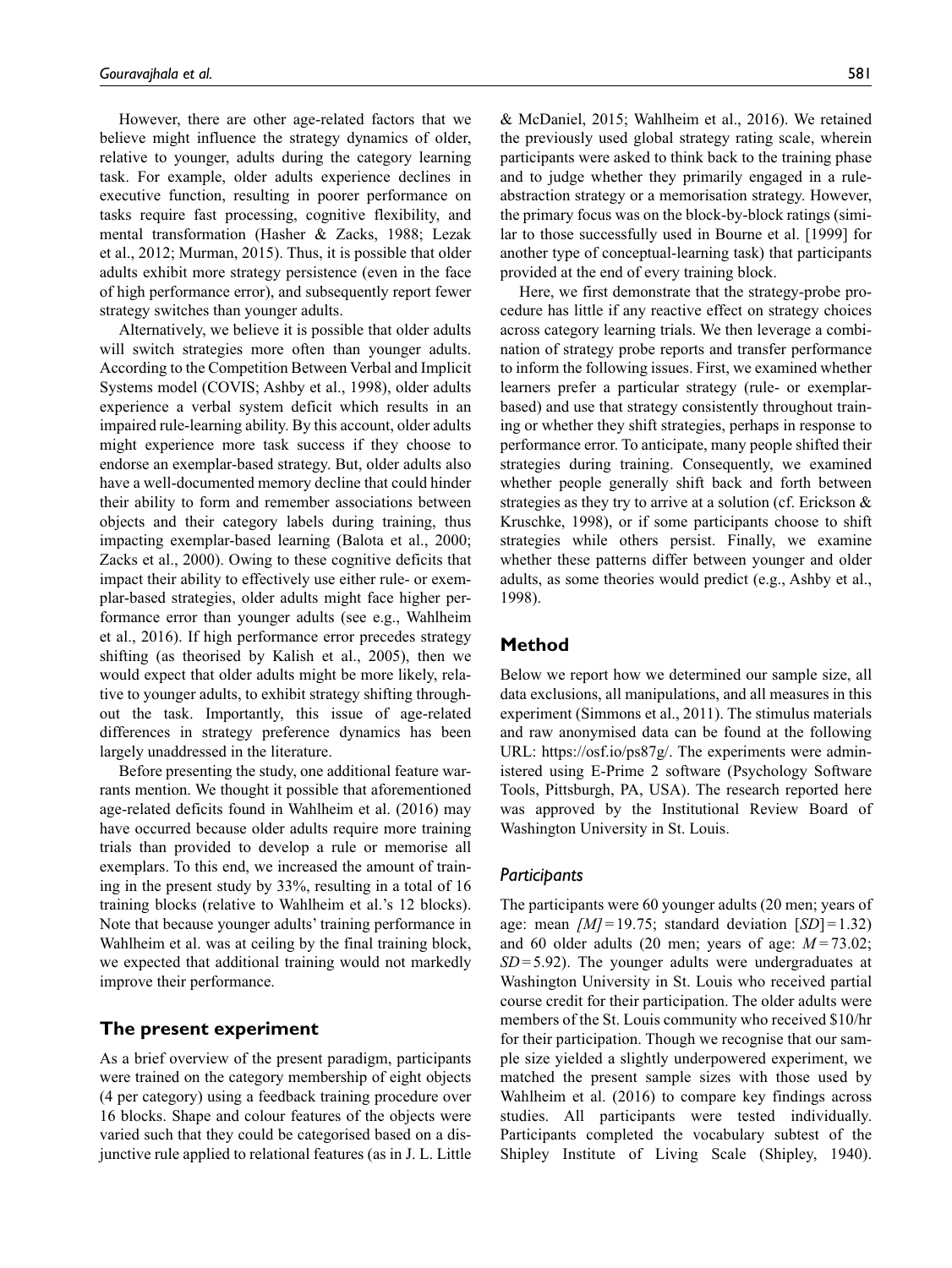

**Figure 1.** The eight objects above were presented in the category learning phase of the experiment. The four objects on the left represent the Blicket category and include inner and outer shapes that are the same in either colour or form. The four objects on the right represent the Dax category and include inner and outer shapes that differ in both colour and form.

Vocabulary scores were significantly higher for older adults (*M=*36.67, *SD*=3.32) than younger adults (*M=*34.43, *SD*=2.81), *t*(118)=3.99, *p*<.001, *d=*0.73. Older adults also reported significantly more years of education  $(M=16.53, SD=2.83)$  than younger adults (*M*=13.53, *SD*=1.29), *t*(118)=7.49, *p*<.001, *d*=1.36.

## *Procedure and materials*

The experiment lasted approximately 1 hr. Participants completed several tasks in the following order: (a) training, (b) ambiguous object categorisation (transfer), (c) global strategy questionnaire, (d) rule object categorisation (transfer), (e) memorisation object categorisation (transfer), and (f) verbal cued recall.<sup>1</sup> We describe these tasks in more detail below.

*Training.* We modelled the training phase procedure on that used by Wahlheim et al. (2016). Participants completed a feedback learning procedure during which they learned to categorise objects into one of two categories (see Figure 1). Objects were made up of two coloured shapes with one shape inside the other. The categories were determined by a disjunctive rule that related the inner shape to the outside shape. If objects' inner and outside shapes matched on either colour or form, that object belonged to the "Blicket" category. If the inner and outer shapes differed in both colour and form, the object belonged to the "Dax" category.

Participants received 16 blocks of training that each comprised eight objects (four from each category) presented individually in the centre of a computer screen against a white background. For two of the objects from the Blicket category, the form of the inner and outer shapes matched, and for the other two, the colour of the inner and outer shapes matched (Figure 1, left panel). For all four objects from the Dax category, the inner and outer shapes differed in both form and colour (Figure 1, right panel). Participants were instructed to assign each object to a category by pressing the "S" key for the Blicket category and the "L" key for the Dax category. The labels "Blicket" and "Dax" appeared on the computer screen below each object on the left and right side of the screen, respectively. The eight objects appeared in a different predetermined random order in each of the 16 training blocks, with the constraint that no more than two objects from the same category could appear sequentially within a block. To examine individual differences, each participant received the same predetermined order. The objects remained on the screen until the participant pressed either the "S" or "L" key. After each response, the correct category label ("Blicket" or "Dax") appeared on the screen for 2 s as feedback.

After each training block, participants were probed about the extent to which they used rule-based, exemplarbased, and other undefined strategies to categorise the objects in the immediately previous block. The following three questions appeared in random order after each block: "How often did you apply a rule?"; "How often did you memorise objects and their category names?"; "How often did you use a strategy other than rule-learning or objectmemorizing?" Participants rated their strategy use on a Likert-type scale ranging from 1 (*never*) to 5 (*always*). A prompt reminding participants of this scale appeared below each of the questions. Participants were instructed to give an extreme rating only when they used a strategy exclusively during a block, and intermediate ratings to indicate the extent to which they used each strategy when they did not exclusively use one strategy.

*Ambiguous object categorisation (transfer).* Participants categorised a set of eight new ambiguous objects into the Blicket and Dax categories that were similar in form to training objects, but, according to the rule, belonged to the opposite category (see Figure 2, left panel, for examples). Objects and category label prompts appeared in the same manner as in the training phase. Participants made their categorisation decisions using the same keys as during training. No feedback was provided during this phase to minimise any additional learning that could affect categorisation decisions in the subsequent transfer tasks.

*Global Strategy Questionnaire.* After categorising ambiguous objects, we informed participants that we were interested in how their learning processes worked. We told them that we would assess this by asking them a series of questions (see Appendix A, for the exact wording of each question). We first instructed participants to think back to the training phase and remember whether they were mostly trying to memorise the objects or mostly trying to establish a rule. Participants reported their strategy using a Likerttype scale ranging from 1 (*memorisation strategy*) to 7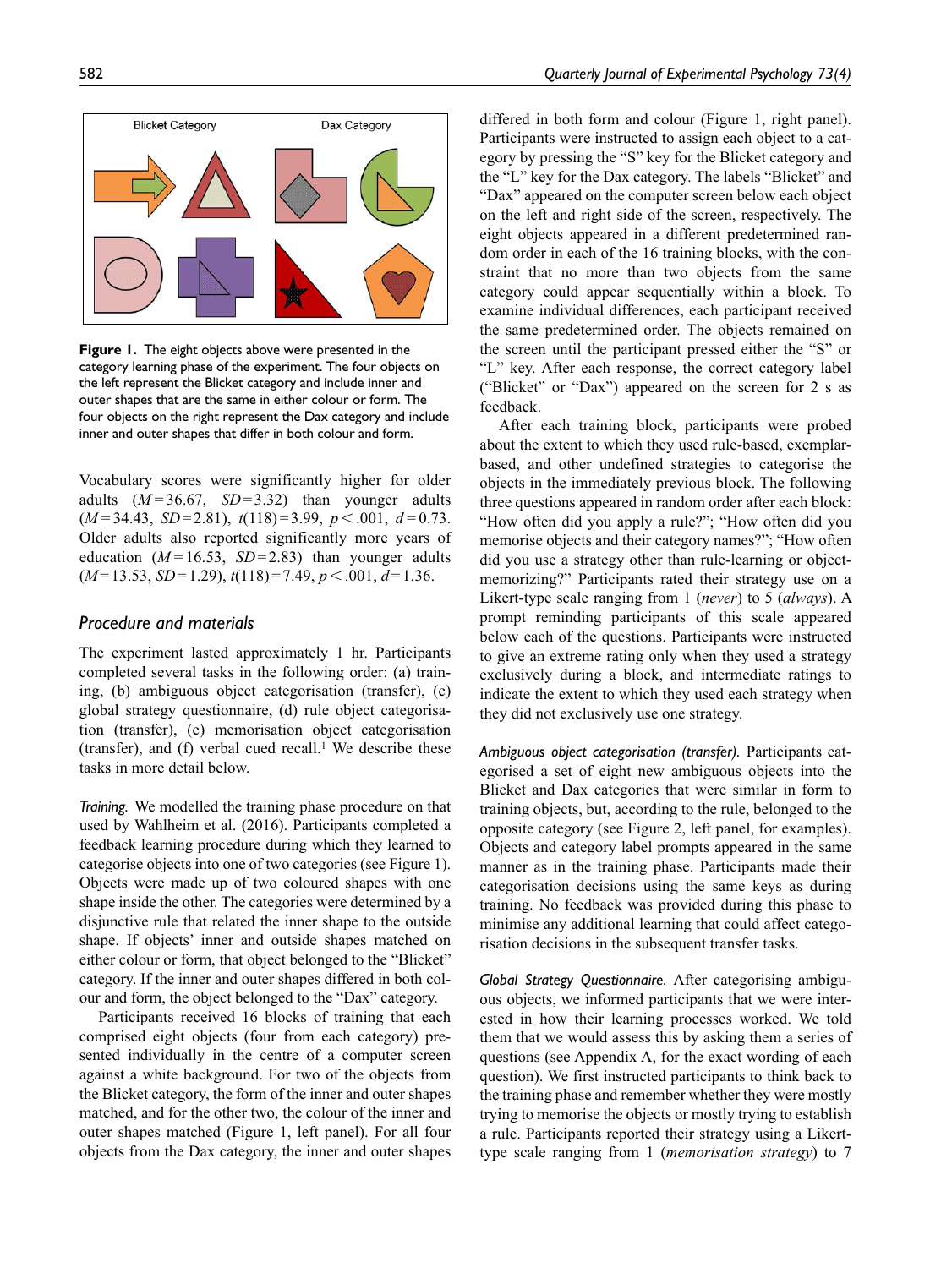

**Figure 2.** Panel 1: Examples of objects from the training phase (left column) and their respective ambiguous objects from the transfer phase (right column). The ambiguous objects place rule-abstraction and memorisation strategies in opposition to one another. Categorisation of ambiguous objects on the basis of rules results in assignment to the category opposite that to which the perceptually similar training items belonged. Panel 2: examples of novel objects used to assess rule-abstraction for categories of training objects. Panel 3: examples of novel objects used to assess memory for categories of training objects. The interested reader can find the full set of transfer objects on OSF.

(*rule-establishing strategy*). As with the block-by-block ratings during the training phase, participants were instructed to give an extreme rating only if they used that strategy exclusively during training. Participants were instructed to give an intermediate rating to indicate the extent to which they had used each strategy when they did not rely exclusively on one strategy. Participants were also told to give an exact intermediate score (4) if they had used both strategies equally or if they were unsure about which strategy they had used.

Participants were then instructed to think back to the most recent phase, where they had categorised ambiguous objects, and to make ratings similar to those they had made for the training phase. In this case, however, the memorisation strategy was framed in terms of categorising an object based on its similarity to one of the objects in the training phase. More specifically, participants were instructed to indicate the extent to which they had focused on the similarity between the "new" shapes in the transfer phase and the "old" shapes in the training phase. Participants made their ratings on a Likert-type scale ranging from 1 (*similarity*) and 7 (*rule*), and again, participants were instructed to only give extreme ratings if they exclusively relied on that particular strategy during the ambiguous categorisation transfer phase.

After providing these ratings, participants were probed about their specific understanding of the rules that distinguished the Blicket and Dax categories. First, they were asked to explain the rule that they used to classify objects, if they developed one. Next, if they attempted to develop a rule but could not do so perfectly, they were instructed to write down the best rule they came up with. Finally, if they stated a rule, they were asked to indicate when (either during the training phase or the transfer phase) they had developed the rule.

To reiterate, we retained this global strategy measure to compare the findings of the present study to those in Wahlheim et al. (2016) when necessary. However, we were primarily interested in the aforementioned block-by-block strategy probes.

*Rule-favoured object categorisation (transfer).* In this phase, participants were presented with eight new objects whose inner and outer shapes were perceptually dissimilar to any objects they had seen before (see Figure 2, middle panel), and told to classify each object as a member of either the Blicket or Dax category. Four of these objects followed the rule from the Blicket category, and the other four followed the rule from the Dax category. Object and category labels appeared as in earlier phases, the same keys were used for categorisation decisions, and no feedback was provided during this phase.

*Memory-favoured object categorisation (transfer).* Participants were presented with a final set of eight new objects that included only the outer shape of the objects shown in the initial training phase with their original colour (see Figure 2, right panel), and again instructed to categorise them. Object and category labels appeared as in earlier phases, the same keys were used for categorisation decisions, and no feedback was provided during this phase.

## **Results**

#### *Overview*

We first present Bayesian analyses testing whether introducing block-by-block probes produced a reactive influence on training accuracy, relative to Wahlheim et al. (2016). We then classified individuals according to both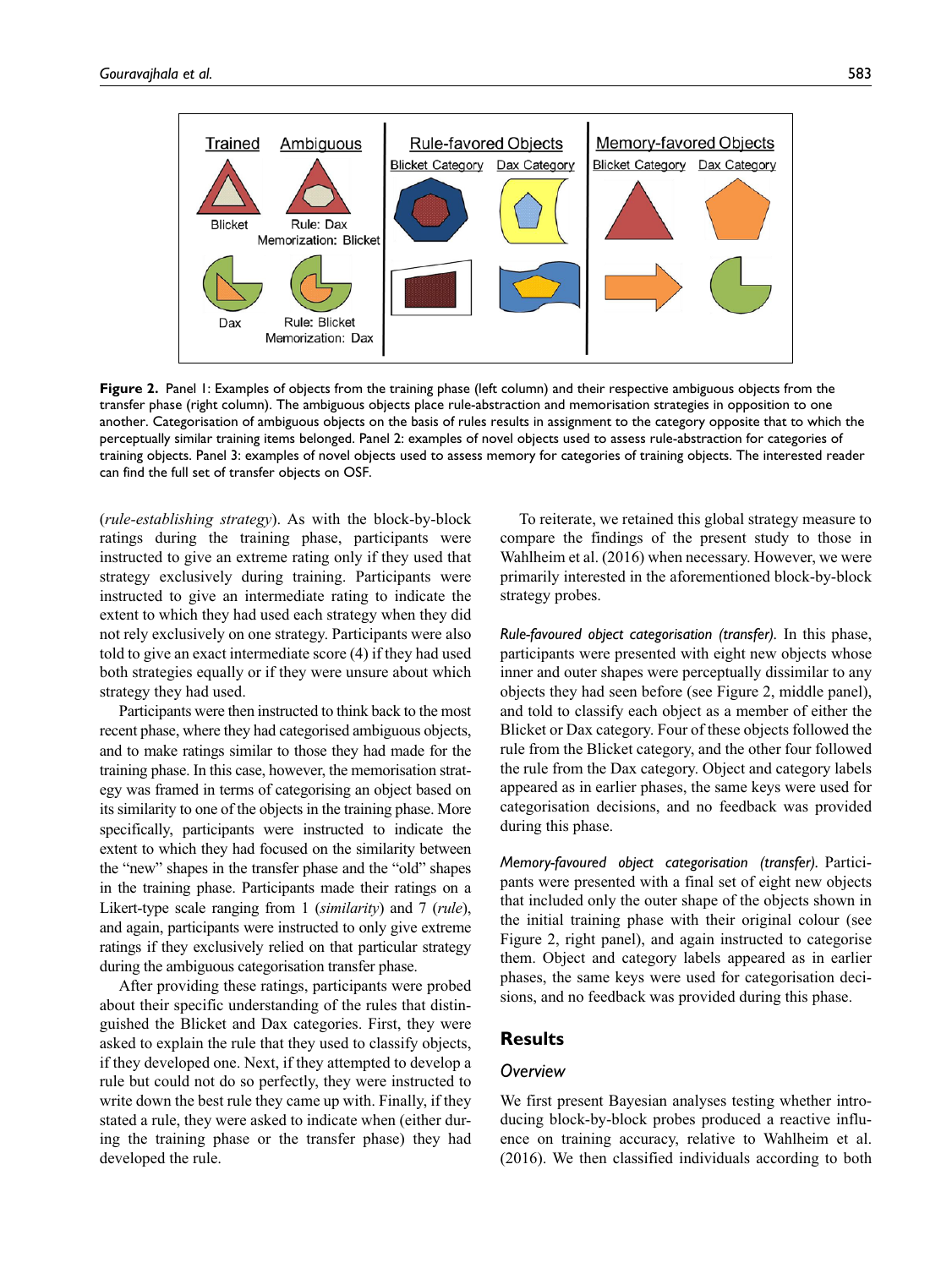

**Figure 3.** Probability of correct categorisation across training blocks as a function of age and global strategy preference in the present experiment (in red) and in Wahlheim et al. (2016; in blue). Shaded regions are 95% confidence intervals.

their block-by-block probes and their global strategy preferences to determine how well their transfer performance was captured by each classification method (block probes vs. global probe). Next, we address the questions raised in the introduction regarding age-related differences in strategy preference and training performance, and then finally, explore the possibilities surrounding strategy dynamics.

Bayesian analyses were conducted using the *anovaBF* function in the *R* package *BayesFactor* (Morey et al., 2015). Logistic mixed-effect regression models were created using the *glmer* function in the *R* package *lme4*, and subsequent linear combination tests were conducted using the *glht* function in the *R* package *multcomp* (Bates et al., 2015). Regression tables were created using the *sjPlot* package in *R* (Lüdecke, 2017; please find full regression tables on OSF). The level of significance was set at  $\alpha = .05$ .

## *Probe reactivity check*

To determine if the introduction of the block-by-block strategy probes led to reactive effects on training performance, we compared the present learning curves with those reported by Wahlheim et al. (2016) (see Figure 3) using a Bayesian approach. Specifically, we computed Bayes factors (BF) for all possible combinations of fixed factors and interactions, with an intercepts-only model as our null and experiment as a predictor (described in further detail below). We set *whichModels* in the *anovaBF* function to "bottom," which created models by adding single factors and/or interactions to the null model, allowing us to determine each factors' effect.

In our analysis of variance (ANOVA) model, we predicted participants' training accuracy (averaged across each block) by the following factors: four main effects (Experiment [coded 0 for the present study, 1 for Wahlheim et al., 2016], Age Group [coded 0 for younger adults, 1 for older adults], Strategy2 [coded 0 for rule-abstractor, 1 for memoriser, 2 for intermediate], and Block  $[1 - 12]$ ). We also

included all possible interactions in the model, resulting in a total of 15 predictors. To address the issue of reactivity of strategy probes across experiment, we calculated the BF values for the main effect of Experiment, as well as all interactions including the Experiment factor. The addition of Experiment to the null model yielded a BF value of 1.09, indicating a lack of strong evidence in favour of rejecting an a priori assumption that block-by-block probes should not alter participants' training performance. The BF values of the interaction terms were more conclusive, however. The three two-way interactions of Block x Experiment  $(BF=.0000016)$ , Strategy x Experiment (BF = .04), and Age Group x Experiment ( $BF = .13$ ) all corresponded to low  $BF$ values. For the three-way interaction terms, Strategy x Age Group x Interaction yielded the highest BF value ( $BF=3.3$ ), while the BF values for other two interaction terms including Experiment as a factor (BF[Block x Strategy x Experiment]=.0000055 and BF[Block x Age Group x Experiment]=.00013) were both less than 1. Critically, the ratio of the BF for the four-way interaction (Block x Strategy x Age Group x Experiment) to the BF of the three-way interaction without the Experiment term (Block x Strategy x Age Group) was considerably less than 1 (BF ratio=.0000002). Taken together, these findings indicate that the block-byblock strategy probes did not produce a reactive influence on participants' training performance in the present study, relative to Wahlheim et al. (2016).

## *Alignment of participants' block-end responses with transfer performance*

After establishing that the block-by-block probes did not have a reactive influence on individuals' training performance, we then examined whether participants' blocklevel preferences would be accurately reflected in their subsequent transfer performance. We believed that strategies used during transfer would correspond to participants' final representations, and so we developed a simple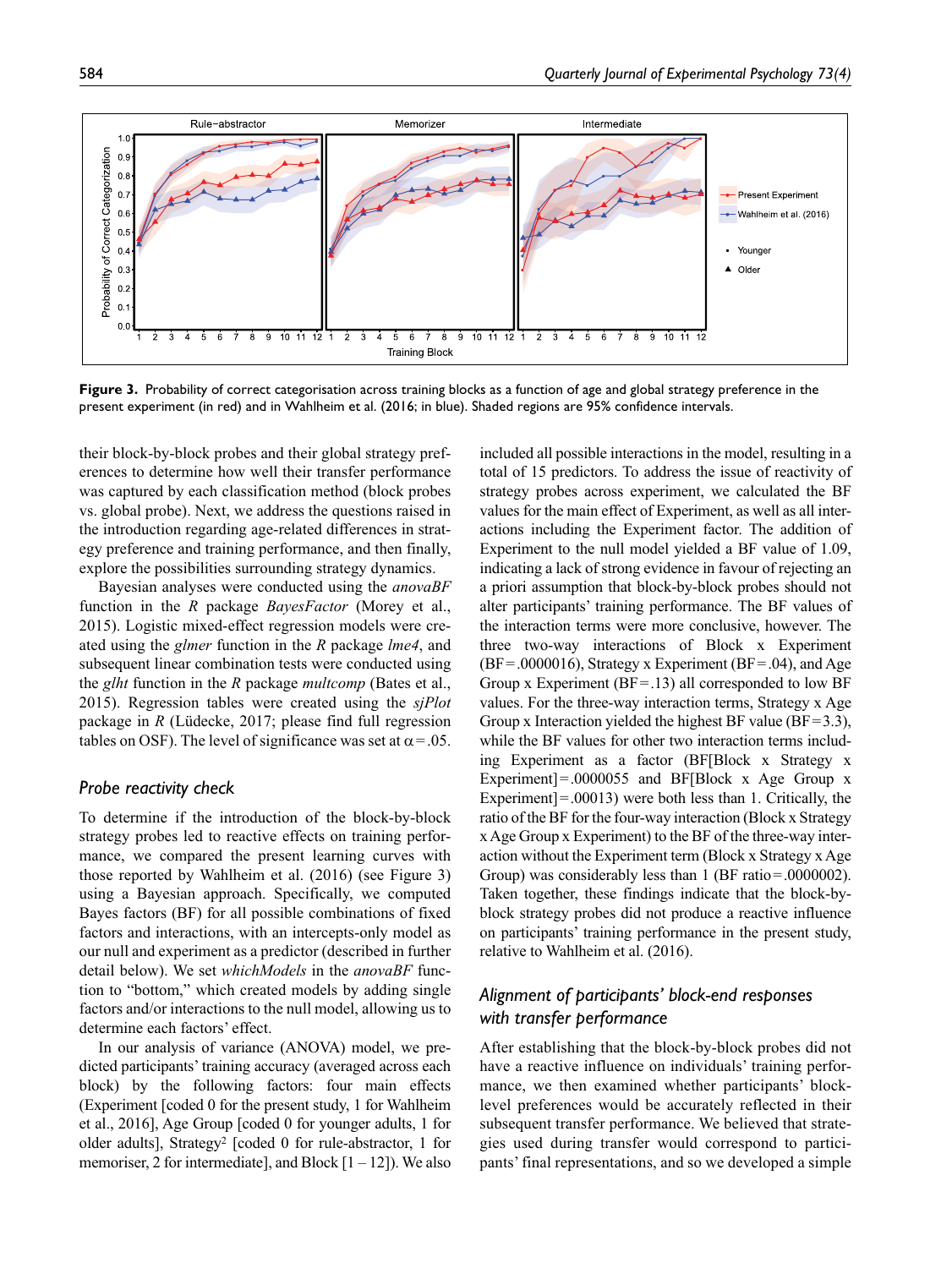heuristic to classify individuals according to their strategy preference on the 16th training block. Specifically, we compared participants' response on the rule and memory probes3 that followed the final block of training. If participants exhibited a difference between these strategies, they were classified according to the strategy they had assigned a numerically higher value. Because participants were presented with the strategy probes sequentially, we believed any numerical difference between them to be meaningful. For example, if any individual reported a 4 (on a 1–5 scale) on the rule probe, and a 3 on memory, we classified them as having a "rule-end" preference. Individuals who endorsed rule and memory strategies equally on the final block were determined to belong to the "no preference end" category. The frequencies of participants classified according to this block-end method are displayed in Table 1.

To determine whether participants' self-reported blockend strategies corresponded to their categorisation of ambiguous, rule, and memory objects (Figure 4), we conducted a no-intercept mixed-effects logistic regression model containing 18 fixed effects with accuracy coded using 0s and 1s. We chose to fit a no-intercept model because we were primarily interested in the effects of age and self-reported learning strategy (during the last training block) on transfer performance.4 Each of the 18 fixed effects represented a group (e.g., older adults with a ruleend strategy categorising ambiguous objects) that was dummy coded (using 0s and 1s) for group membership.

|             | Table 1. Frequencies of self-reported block-end training |  |
|-------------|----------------------------------------------------------|--|
| strategies. |                                                          |  |

| Age group | Block-end strategy |        |               |  |
|-----------|--------------------|--------|---------------|--|
|           | Rule               | Memory | No preference |  |
| Younger   | 19                 | 30     | ш             |  |
| Older     | 10                 | 77     | 23            |  |

Overall, the model accounted for 53.35% of the total variance (conditional  $R^2 = .53$ ).

We conducted a series of linear combination tests to determine significance of any effects (see Table 2). Younger adults outperformed older adults in categorisation of rule (*z*=-5.23, *p*<.001) and memory (*z*=-6.59,  $p<.001$ ) objects, and categorised ambiguous objects significantly more according to the rule  $(z=3.93, p<.001)$ , collapsed across all block-end strategy preferences. Relative to those with a memory-end strategy preference, participants with a rule-end strategy preference categorised ambiguous objects significantly more according to the rule  $(z=9.33, p<.001)$ , and exhibited better categorisation performance on rule  $(z=5.66, p<.001)$  but not memory objects (*z*=-2.45, *p*=.21). Similarly, relative to participants in the no-preference-end group, those with a rule-end preference categorised ambiguous objects more according to the rule  $(z=5.13, p<.001)$ , and had better categorisation performance on rule ( $z=4.05$ ,  $p=.001$ ), but not memory objects  $(z=.88, p=.99)$ .

Compared to those in the no preference-end group, those with a memory-end strategy preference categorised ambiguous objects significantly less according to the rule  $(z = -4.55, p < 0.01)$ , and showed equal performance on rule  $(z=2.17, p=.38)$  and memory objects  $(z=1.41,$  $p = .91$ ). The age x rule-end vs. memory-end strategy preference was significant for rule  $(z=3.40, p=.01)$  and ambiguous ( $z = -5.00$ ,  $p < .001$ ) objects, but not for memory objects  $(z=2.16, p=.39)$ . Specifically, younger adults' higher accuracy relative to their older adult counterparts was especially true for those with a rule-end preference. The age x rule-end vs. no-preference-end strategy interaction was significant only for ambiguous objects  $(z = -3.48, p = .01)$ , such that, again, younger adults especially outperformed older adults in categorisation of ambiguous objects according to the rule when they exhibited a rule-end strategy preference. The age x memoryend vs. no-preference-end was not significant for any of the transfer object types, all  $ps > .05$ .

| Table 2. Categorisation performance on transfer tasks as a function of block-end training strategy. |  |  |  |  |  |  |  |  |
|-----------------------------------------------------------------------------------------------------|--|--|--|--|--|--|--|--|
|-----------------------------------------------------------------------------------------------------|--|--|--|--|--|--|--|--|

| Object type     | Age     | Block-end strategy  |                     |                     |  |
|-----------------|---------|---------------------|---------------------|---------------------|--|
|                 |         | Rule-end            | Memory-end          | No preference-end   |  |
| Ambiguous       | Younger | $0.95$ [0.87, 1.00] | $0.25$ [0.13, 0.37] | $0.52$ [0.26, 0.78] |  |
|                 | Older   | $0.75$ [0.51, 1.00] | $0.24$ [0.14, 0.34] | 0.42 [0.33, 0.52]   |  |
| Rule-favoured   | Younger | $0.99$ [0.97, 1.00] | $0.65$ [0.58, 0.73] | $0.77$ [0.63, 0.92] |  |
|                 | Older   | $0.80$ [0.60, 1.00] | $0.55$ [0.46, 0.65] | $0.60$ [0.52, 0.67] |  |
| Memory-favoured | Younger | $0.89$ [0.83, .95]  | $0.98$ [0.95, 1.00] | 0.93 [0.85, 1.00]   |  |
|                 | Older   | $0.80$ [0.57, 1.00] | $0.76$ [0.68, 0.84] | $0.71$ [0.64, 0.78] |  |

*Note*. Performance on ambiguous and rule-favoured objects reflect probabilities of categorisation according to the correct rule. For ambiguous objects, performance of 1.00 would indicate perfect categorisation according to the correct rule, and performance of 0.00 would indicate perfect categorisation according to memory for perceptually similar features of training objects. Performance on memory-favoured objects reflects probabilities of correct categorisation based on memory for training objects with perceptually similar features. Margins of error for 95% confidence intervals are displayed in parentheses.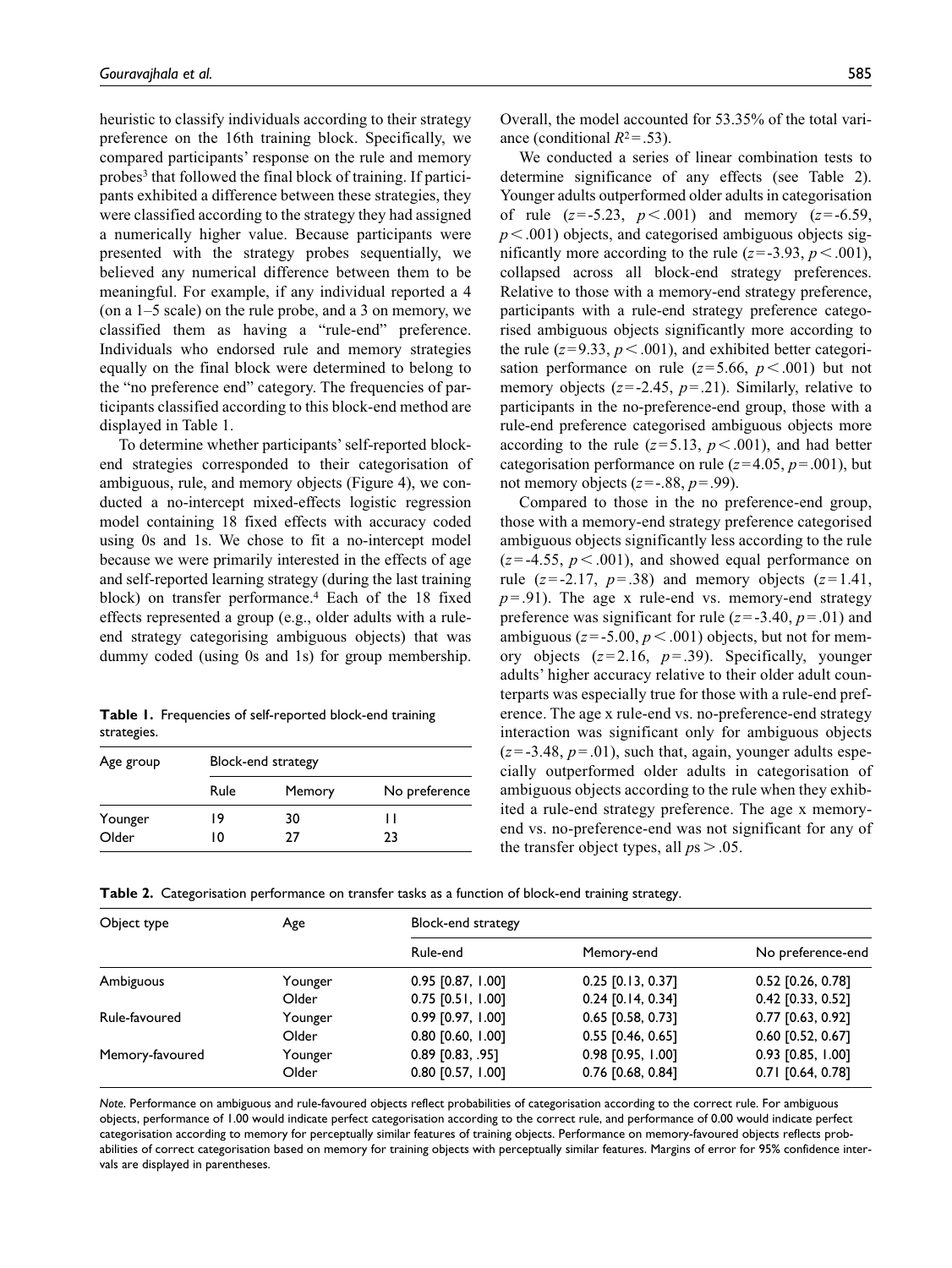Taken together, these findings illustrate that individuals' self-reported block-end strategy preferences generally captured their category-learning approach and representation by the end of training. We also addressed the issue of whether participants' block-end strategies more accurately captured their transfer performance than their global training strategy preferences (see Table 3 for frequencies). We re-classified individuals according to their global strategy preferences, and conducted the same analyses as above (Figure 5, top panel). Because these analyses are secondary to the overarching goals of the present experiment, we report these findings in Appendix B. However, to briefly compare the two classification methods, it appears that transfer performance was better predicted when people were classified by their block-end than global strategy reports. Particularly, there are clear differences between the two classification methods' alignment with participants' performance on both ambiguous and rule objects. Finally, we assessed whether memory load was an underlying factor for these global strategy reports (which

**Table 3.** Frequencies of self-reported global training strategies.

| Age group        | Global training strategy |                          |              |  |
|------------------|--------------------------|--------------------------|--------------|--|
|                  | Rule-abstraction         | Exemplar<br>memorisation | Intermediate |  |
| Younger<br>Older | 28<br>23                 | 24<br>77                 | 13           |  |

required participants to think back to the training phase before selecting a strategy preference) to be worse predictors of transfer performance, relative to block-end strategy reports. To do so, we re-conditionalised participants according to their global strategy reports focused on the *transfer* phase (using the same heuristic as was used for global training strategy reports), and then re-analysed transfer performance. As shown in Figure 5 (bottom panel), this classification method better aligned with learners' transfer performance, relative to global strategy reports focused on the training phase. While global transfer strategy reports corresponded to transfer performance in a similar manner to the block-end strategy reports, only the latter allowed us to examine both training and transfer strategy preferences and performance. Given that the primary focus of this study is on establishing the efficacy of a block-by-block methodology, we do not mention participants' global strategy reports hereafter.

## *Age-related differences in block-end strategy preferences*

Having established that block-end strategy preferences generally reflected the approach that participants arrived at to learn and represent the trained category, we are now in a position to address whether there were age differences in learning strategies at the end of training (see Table 1). We initially computed a 2 (age: younger vs. older) x 3 (block-end strategy: rule-end vs. memory-end vs. no preference-end) chi-square test of independence,



**Figure 4.** Categorisation performance on ambiguous, rule, and memory transfer objects as a function of age and block-end strategy preference. For ambiguous and rule objects, categorisation probability refers to the probability of classification according to the correct rule. For memory objects, categorisation probability refers to recognition accuracy for the outer shape of a trained object.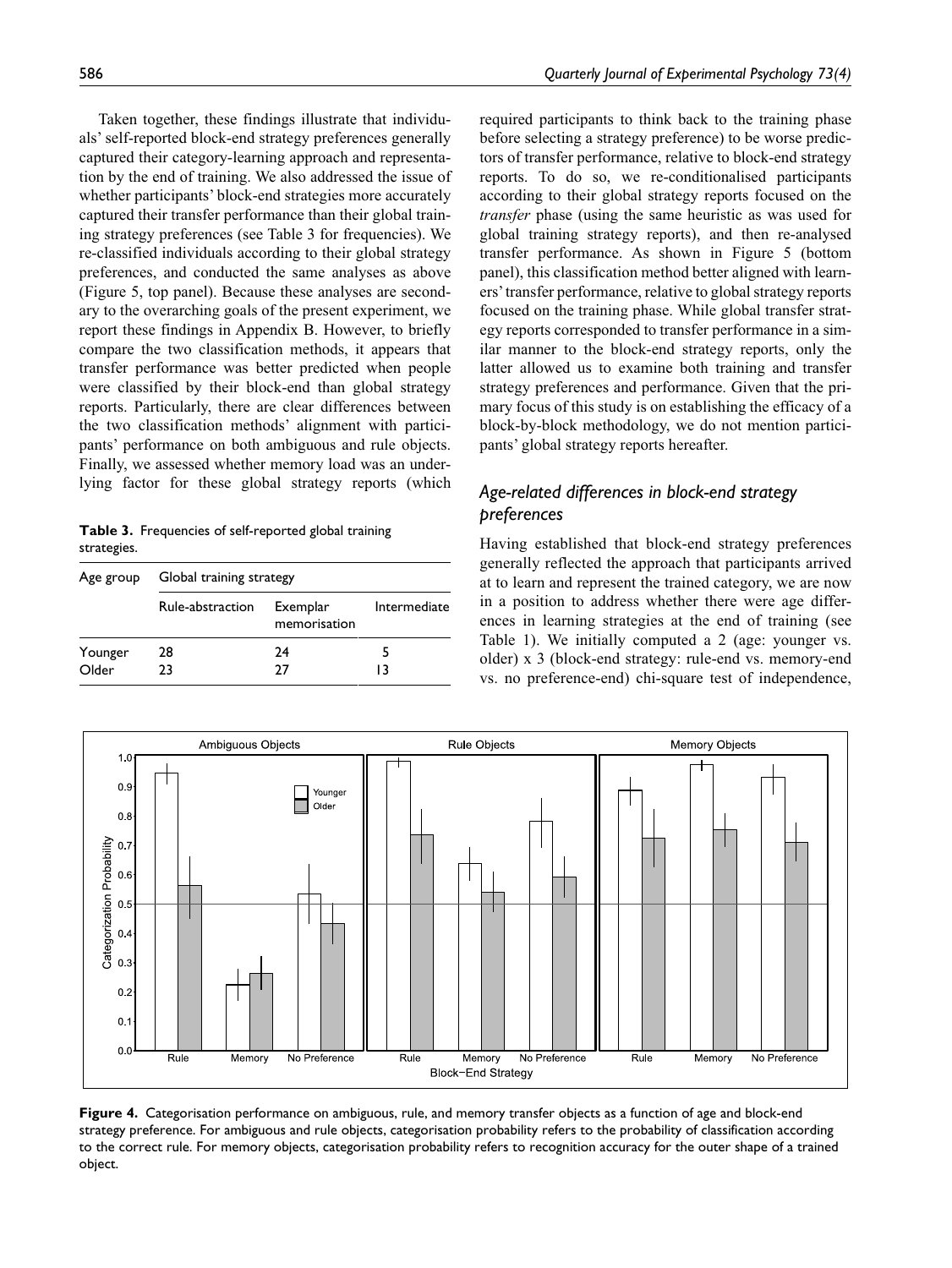

**Figure 5.** Categorisation performance on ambiguous, rule, and memory transfer objects as a function of age and global training strategy preference (top panels) and global transfer strategy preference (bottom panels). For ambiguous and rule objects, categorisation probability refers to the probability of classification according to the correct rule. For memory objects, categorisation probability refers to recognition accuracy for the outer shape of a trained object.

which revealed a significant age x block-end strategy interaction,  $\chi^2(2)=7.19$ ,  $p=.03$ .

However, given that the chi-square test could not reveal the underlying reasons for this interaction (given the 2 x 3 design), we then conducted a generalised linear model (using a Poisson error distribution) to predict frequency by age (dummy coded using 0s and 1s) and block-end strategy (with group membership dummy coded using 0s and 1s). Along with these dummy-coded main effects, we also included three age x block-end strategy interaction terms to create a fully saturated model that accounted for all variability in frequencies. Next, we conducted a series of theoretically motivated linear combination tests of significance to determine if there were age-related differences in each of the three strategy groups. As predicted, we found an age group difference in the no-preference-end strategy, such that older adults were more likely to belong to that group than younger adults, *z*=-2.01, *p*=.04. However, despite the sizable numerical difference between younger and older adults in the rule-end strategy group, we found no statistically significant age-related difference in participants' endorsement of either rule-end or memory-end strategies, both  $ps > .05$ .

## *Age-related differences in training performance*

As described in the Introduction, one of the changes in the present study relative to Wahlheim et al. (2016) was the addition of four training blocks (i.e., a 33% increase). The purpose of this procedural change was to investigate whether additional experience would diminish previously reported age differences in training performance. We first examined whether older adults were able to achieve the same level of training performance as younger adults by the final block (see Figure 6). With participants classified according to their block-end strategies, we conducted a nointercept logistic mixed-effects regression model to predict training accuracy (coded using 0s and 1s) by age and strategy. Six groups representing each combination of age and block-end strategy groups were dummy coded for group membership using 0s and 1s. Note that the no-intercept model allowed for the linear and non-linear effects of block  $(1-16)$  to affect each of these groups differently. Thus, the final model contained 18 total fixed effects (six group terms, six group x block interaction terms, and six group x block-squared interaction terms). Overall, this model accounted for 44.78% of the variance (conditional  $R^2 = .45$ ).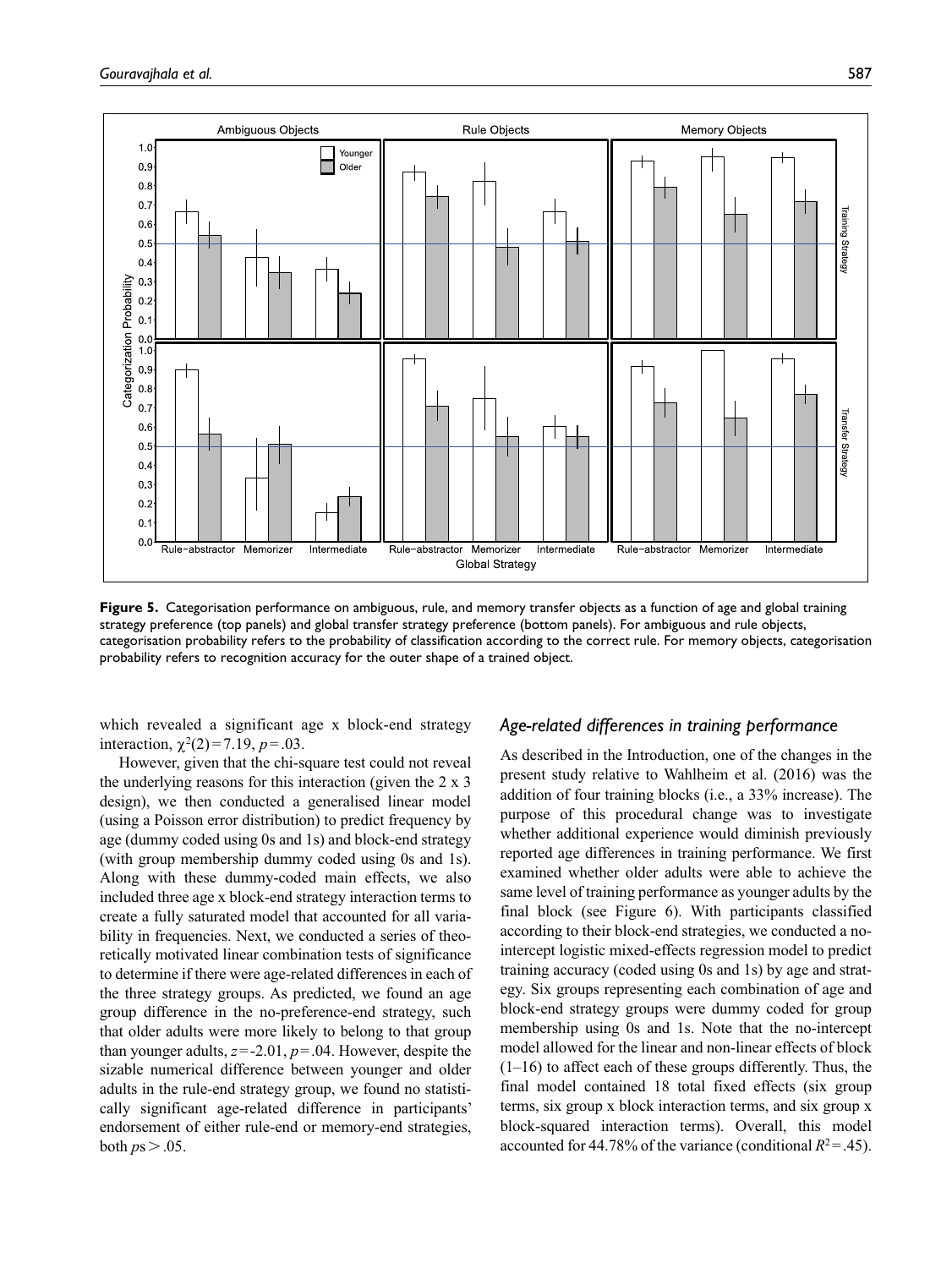

Figure 6. Probability of correct categorisation across training blocks as a function of age and block-end strategy preference. Shaded regions are 95% confidence intervals.

We then conducted a series of linear combinations to examine the significance of each effect. The linear combination test of age was significant  $(z = -11.154, p < .001)$ , indicating that older adults performed worse than younger adults in the training phase. None of the linear combination tests comparing the three block-end strategies (in a pairwise fashion) was significant, all *p*s > .05. The linear combination test examining an age difference in slopes was significant  $(z = -9.54, p < .001)$ , indicating that, across all strategy groups, younger adults exhibited faster learning than did older adults over the course of training. The linear combination test of an age difference in the extremity of non-linearity was also significant  $(z=5.89, z=0.01)$  $p < .001$ ), such that, collapsing across strategy groups, younger adults reached asymptote in learning after fewer trials than older adults. Moreover, this pattern remained true within each strategy group (lowest  $z = 3.04$ , highest  $p = .02$ ).

We were also interested in determining if older adults in the present study showed higher learning at the end of 16 blocks of training compared to older adults at the end of 12 blocks of training in Wahlheim et al. (2016). We compared training accuracy on the final block across experiments using an independent samples t-test. There was no significant difference between older adults from the present study (*M*=.82, *SD*=.20) and from Wahlheim et al. (*M*=.79, *SD*=.13), *t*(118)=.95, *p*>.05.

## *Evidence and patterns of strategy shifting*

To address the question of whether strategy shifting existed during our category learning task, we first identified each participant's strategy preference on each block using the same point-differential heuristic used for participants' block-end strategy preferences (see Figure 7). Next, we determined whether individuals switched strategy preferences (rule to memory, rule to no preference, memory to no preference, or vice versa) in consecutive blocks. We considered all six of these patterns to be strategy switches, as they indicate a change in preference (whether to the opposite strategy, or to equal use of strategies) from the previous block. Finally, we calculated the total number of switches for each participant. As shown in Figure 8, there was clear evidence of strategy shifting, as most participants (93.3%) switched at least once during training.

Having established the existence of strategy shifting in the present study, we were next interested in whether there was individual variation in strategy persistence. In other words, for people who reported the same strategy (rule, memory, no preference) in both Block 1 and Block 16, would they exhibit differences in strategy preference dynamics in the intervening blocks? There were 16 younger adults and 21 older adults who reported the same preference at the start and end of training. Of these participants, only five younger adults and three older adults reported zero switches throughout training. Thus, it appears that the majority of people who started and ended the task with the same preference also exhibited some degree of strategy shifting in the task.

Finally, we were interested in potential age differences in strategy shifting. As discussed in the Introduction, we believed it possible that older adults, who experience both verbal system and episodic memory deficits, would shift more often than younger adults. Consequently, we conducted an independent samples *t*-test comparing shift frequency across all younger and older adult participants. As predicted, older adults shifted strategies more frequently than younger adults (older: *M* = 4.20, *SD* = 2.74 vs. younger: *M* = 2.68, *SD* = 2.28), *t*(114) = -3.30, *p* = .001.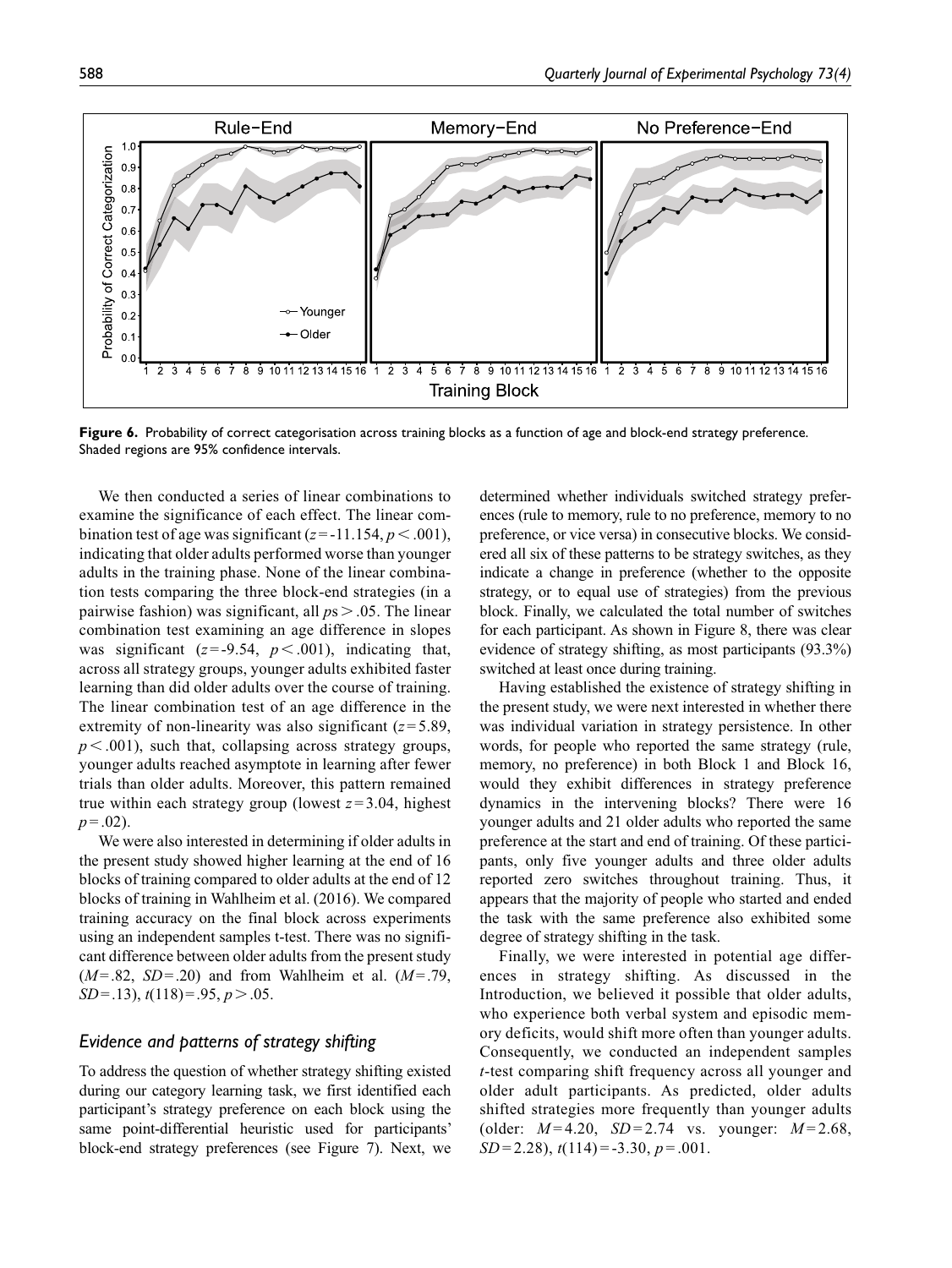



**Figure 7.** Histogram of younger and older adults' block-by-block strategy preferences over the course of training.

## *Performance error and strategy shifting*

Finally, we tested Kalish et al.'s (2005) claim that strategy switching occurs when people experience high performance error and are aware that there is an alternative strategy. To do this, we fitted hierarchical logistic regression models to participants' block-by-block strategy reports to predict strategy shifts (coded using 0s and 1s) using standardised error rates. In other words, participants' switching behaviour on blocks 2–16 was predicted by their standardised error rates on blocks 1–15. We allowed both intercepts (participants' baseline likelihood to switch) and slopes (variability in participants' response to error rates) to vary randomly. We conducted a model comparison between a model where slopes were not allowed to vary (which would indicate that all participants responded to changes in error rate in the same way) and one in which they were, and found that the latter model better fit the data,  $F(3, 5) = 91.31, p < .001$ .

Because we did not have strong theoretical predictions about whether younger or older adults would be more susceptible to high performance error, we collapsed across age in the model. As shown in Table 4, participants were 1.33 times more likely (*OR*=1.33, *p*=.001) to switch strategies with one SD increase in error on the previous block. This represented a 57.0% probability to switch with an increase in error, relative to a 24.0% probability of switching at average levels of error. Thus, it appears as though strategy switching was precipitated by higher-than-average levels of performance error.

## **Discussion**

In the present study, we examined individual and age differences in category learning strategies and subsequent

representations using a complex rule-based category learning task. We assessed strategy use dynamics using a selfreport method in which people rated their strategy use after each training block. This approach extends previous work by Bourne et al. (1999), and departs from the global retrospective report method that has typically accompanied a transfer-based approach (cf. J. L. Little & McDaniel, 2015; Wahlheim et al., 2016). We had three main goals. First, we sought to determine the effectiveness of the strategy-probe procedure in assessing individual and age differences in strategy dynamics during training. Second, we used the strategy-probe procedure to test theoretically motivated hypotheses regarding strategy shifting during training (Kalish et al., 2005). Third, we were interested in how strategy dynamics characterised using the strategy-probe procedure may differ between younger and older adults. We discuss the present findings that inform each of these goals in turn below.

## *The utility of the strategy-probe method*

Global strategy reports used in previous transfer-based studies have provided useful information about individual variation in strategy preferences and their consequences for category representations (Bourne et al., 2010; J. L. Little & McDaniel, 2015; Wahlheim et al., 2016). However, global reports have two key limitations that we sought to overcome using the strategy-probe method in the present study. One key limitation is that global reports place a substantial burden on episodic memory retrieval, and this may be exacerbated for older adults, given their well-established episodic memory deficit (e.g., (Balota et al., 2000; Zacks et al., 2000). Another key limitation is that global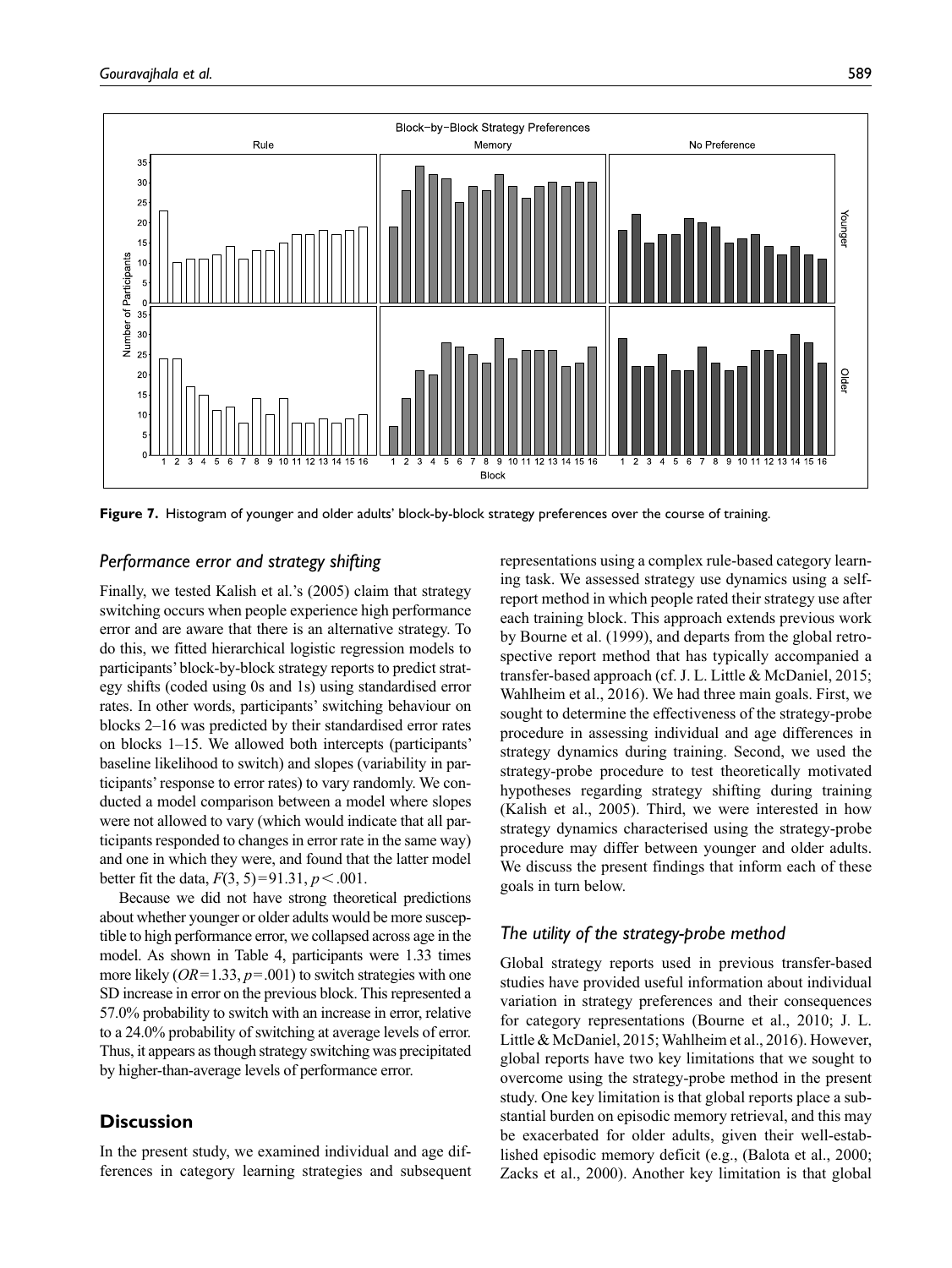

**Figure 8.** Histogram of younger and older adults' strategy shifts over the course of training.

**Table 4.** Standardised error predicting shifts.

| Predictors                             | Shift       |               |         |  |
|----------------------------------------|-------------|---------------|---------|--|
|                                        | Odds ratios | СI            | Þ       |  |
| (Intercept)                            | 0.32        | $0.20 - 0.49$ | < 0.001 |  |
| Z Error                                | 1.33        | $1.12 - 1.57$ | 0.001   |  |
| Random effects                         |             |               |         |  |
| $\sigma^2$                             | 3.29        |               |         |  |
| $\tau$ 00 Subject                      | 2.80        |               |         |  |
| $\tau$ <sub>II</sub> Subject. BlockLag | 0.10        |               |         |  |
| P01 Subject                            | $-0.86$     |               |         |  |
| Interclass                             | 0.46        |               |         |  |
| correlation                            |             |               |         |  |
| $\mathsf{N}\xspace_{\mathsf{Subject}}$ | 120         |               |         |  |
| <b>Observations</b>                    | 1,800       |               |         |  |

strategy reports cannot directly inform whether strategy use during training varies within and across people. We addressed these limitations by implementing a strategyprobe method that required people to report their strategy use following each training block. We believed that collecting more reports each after fewer trials would both alleviate episodic memory demands and enable a more nuanced examination of strategy dynamics.

A comparison of training performance between the present study and Wahlheim et al. (2016) revealed comparable category learning dynamics, despite the fact that the present study included strategy-probes during training, whereas Wahlheim et al. did not. The similarity in training performance between studies strongly suggests that the strategyreport method did not have reactive effects on training performance. Having verified that strategy-probes are a somewhat non-intrusive method for assessing strategy dynamics, we then leveraged reports on the final block to more accurately characterise the category representations that participants developed during training and subsequently used during transfer. Our assumption here was that the lower memory demand for the final block as compared to global reports would enable more precision in participants' assessment of their most recent representational state. Consistent with this assumption, we found that block-end preferences corresponded better with categorisation of ambiguous and rule-based objects than did global reports. These results showed that block-end reports are more sensitive than global reports to individual and age differences in category representations formed during training. More generally, these results indicate that the strategy-probe method is a viable way to identify the factors that lead to variations in category learning strategies. We believe that future experiments comparing the outcomes of transfer- and model-based approaches could benefit from the inclusion of frequent strategy reports during training.

## *Dynamics of category learning strategies*

We addressed the central issue of individual variation in strategy dynamics and tested the four theoretical possibilities outlined in the Introduction by assessing learning preferences for each training block. To briefly review, the first possibility was that individual differences in rule- and exemplar-based learning would emerge at the outset of training and persist across blocks (J. L. Little & McDaniel, 2015; McDaniel et al., 2014). The second possibility was that learners would switch between strategies, perhaps in adaptation to performance error (Kalish et al., 2005). The third possibility was that aggregate differences in strategy dynamics would reflect a balanced mix between learners who persisted with a preferred strategy, and others who shifted among strategies. The fourth possibility was that most participants would exhibit fluidity in their strategy preferences, switching repeatedly between the two strategies as a function of their focus on any given block (cf. Erickson & Kruschke, 1998; Levine, 1975).

The patterns of strategy dynamics observed in the present study strongly aligned with the fourth possibility: Most learners showed fluid strategy switching throughout training. Indeed, 93.3% of participants shifted at least once and 32.5% of learners shifted at least five times over the course of the 16 training blocks. These findings lend support to the idea that learners might adopt a focal strategy on any given block, but switch if they notice information pertinent to the alternative strategy (e.g., Levine, 1975). Strategy preferences are not decided in an exclusive manner and can be adapted to fit the learners' point of focus on any particular block. In contrast with previous work that suggests that learners experience single strategy shifts (e.g., from a rule-based strategy to an exemplar-based strategy, or a complex rule to a simple rule) over the course of training (e.g., Hoffmann et al., 2013; Johansen & Palmeri, 2002; Kalish et al., 2005), our findings strongly suggest that strategy shifting is a much more fluid and common occurrence in category learning tasks than has been previously considered or appreciated. Future studies examining participants' preferences (whether using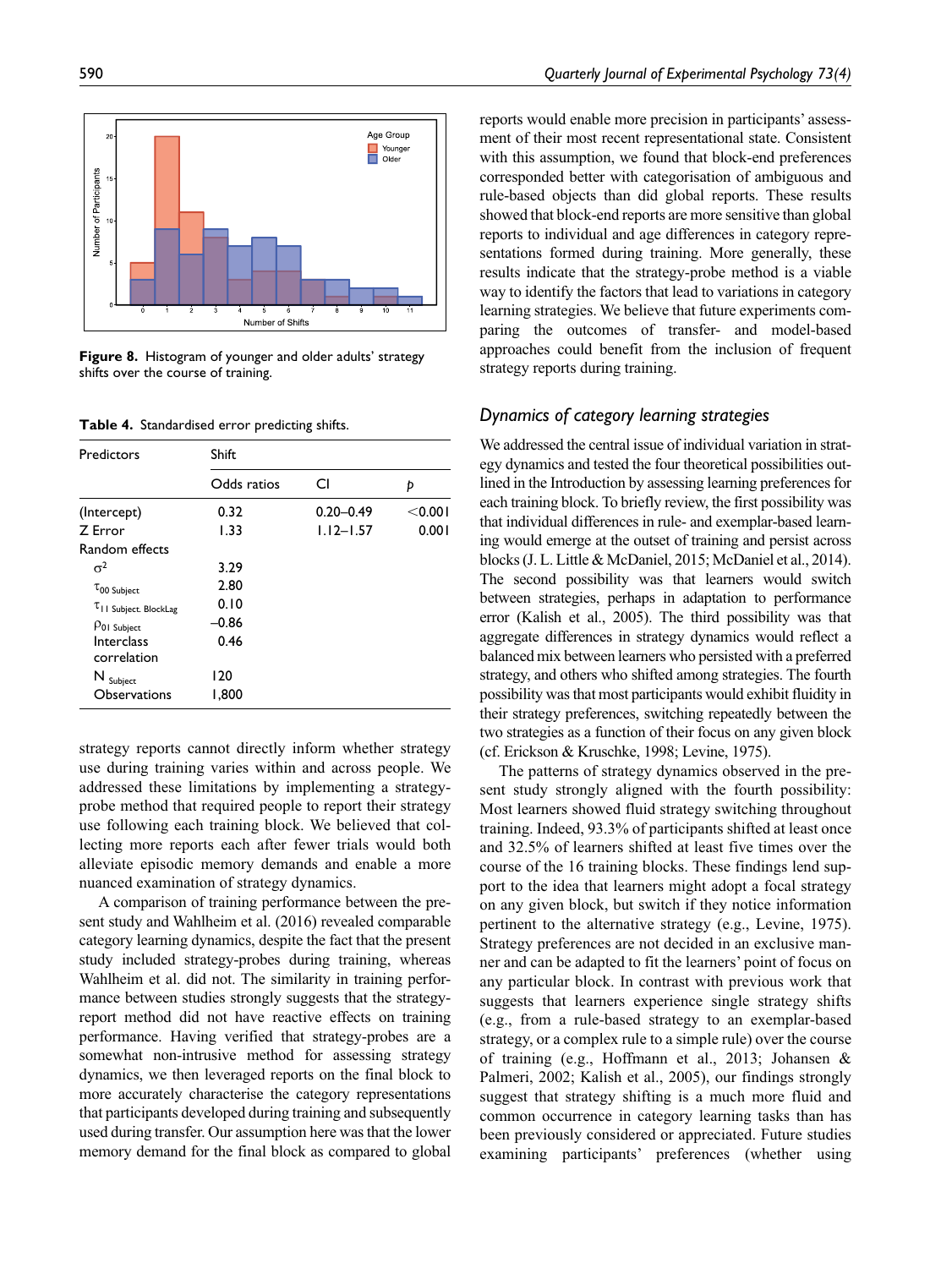computational modelling or self-report strategy reports) should be sensitive to this possibility.

In addition to revealing the dynamics of strategy use, the strategy-probe method also allowed us to directly test the idea that high performance error precedes strategy shifting (Kalish et al., 2005). Kalish et al. found evidence of strategy shifting in their task where the two categorisation strategies (a single-dimensional rule of varying validity and a bi-dimensional rule) differed in accuracy. Participants who experienced high performance error with the single-dimensional rule, the authors reasoned, were more motivated to shift to the more accurate bi-dimensional rule. The present study extended the Kalish et al. finding to demonstrating categorisation-strategy shifts when two strategies, specifically rule- and exemplar-based strategies, were equally viable—as indicated by similar error rates associated with each strategy during training (see Figure 3, left and middle panels). Of issue is whether strategy shifts between equally viable strategies would be driven by performance error, at least in part. Consistent with the Kalish et al. finding, strategy shifting in the present study was largely precipitated by performance error. Learners who experienced higher than average error rates on any given block were more likely to switch strategies on the subsequent block. It is important to note that there were some individual differences in this pattern (i.e., not all participants who were faced with high performance error on a given block shifted strategies on the subsequent block), and so more work must be conducted to help identify the root of these individual differences. Nevertheless, the present results reinforce that strategy shifting within a category learning task can be stimulated by performance error (Kalish et al.) and suggests that this is the case even when shifting between two equally effective strategies (on average).

## *Age-related differences in strategy preferences and training performance*

We found no significant differences in the endorsement of rule-end and memory-end strategies between younger and older adults (see Table 1 for frequencies). However, older adults were significantly more likely, relative to younger adults, to exhibit no strong strategy preference (i.e., belong in the no preference end group) at the end of training (consistent with Wahlheim et al., 2016, global strategy reports). We believe that because older adults experience deficits in both their episodic memory and verbal system (Ashby et al., 1998; Balota et al., 2000), they showed equal reliance on both strategies to glean any useful information in learning to categorise the stimuli. Relatedly, older adults exhibited a higher frequency of strategy shifts relative to younger adults, perhaps reflecting the need to rely on both strategies to improve categorisation performance (see Figure 8).

While older adults' strategy preferences were largely similar to those of younger adults, their performance on

the category learning task was considerably worse. The present study's 33% increase in training blocks relative to Wahlheim et al. (2016) was not effective in achieving the goal of improving older adults' performance. Older adults in the present study did not show significant improvement in training performance relative to older adults in the previous study, suggesting that simply increasing the number of training blocks was not sufficient to mitigate previously identified age-related performance differences. We found that less than half of the older adults who ended with a strong strategy preference showed perfect accuracy at the end of training, whereas almost all younger adults did. Furthermore, only 5 older adults (compared to 25 younger adults) were able to fully develop the rule by the end of training.5 Overall, younger adults showed greater and faster learning during the training phase, and outperformed older adults on categorisation of all three types of transfer objects. Given these findings, older adults may require even more training (or coaching of relevant features; cf. Miyatsu et al., 2019) to show improvement, perhaps because their impairments in episodic memory and a verbal rule-learning system are too great to overcome.

## **Conclusion**

In the present study, we focused on individual and age differences in strategy dynamics and performance on a rulebased category learning task and developed a novel strategy-probe methodology that was highly sensitive to largely unaddressed nuances in learners' strategy preferences. Classification of participants according to their strategy probes yielded greater alignment with objective measures of transfer (relative to the more commonly used global strategy reports), leading us to encourage their use in future studies. Having established their utility, we then used learners' strategy reports to examine strategy dynamics over the course of training and found that participants were more fluid with their strategy shifts than has been previously theorised or revealed, to our knowledge. Furthermore, building on and extending prior work (e.g., Kalish et al., 2005), we found that strategy shifting was, in part, a response to performance error. Finally, we confirmed previously documented age differences in strategy preferences and categorisation performance (see Wahlheim et al., 2016), and extended these findings to report how older adults differ from younger adults in their strategy dynamics. Importantly, older adults appear to rely on strategy shifting more so than younger adults in attempting to learn the category. Doing so, however, did not in the present category-learning task enable older adults to achieve the learning levels displayed by younger adults.

#### **Author note**

The data reported here were presented in part at the 2016 Cognitive Aging Conference in Atlanta, Georgia. The data and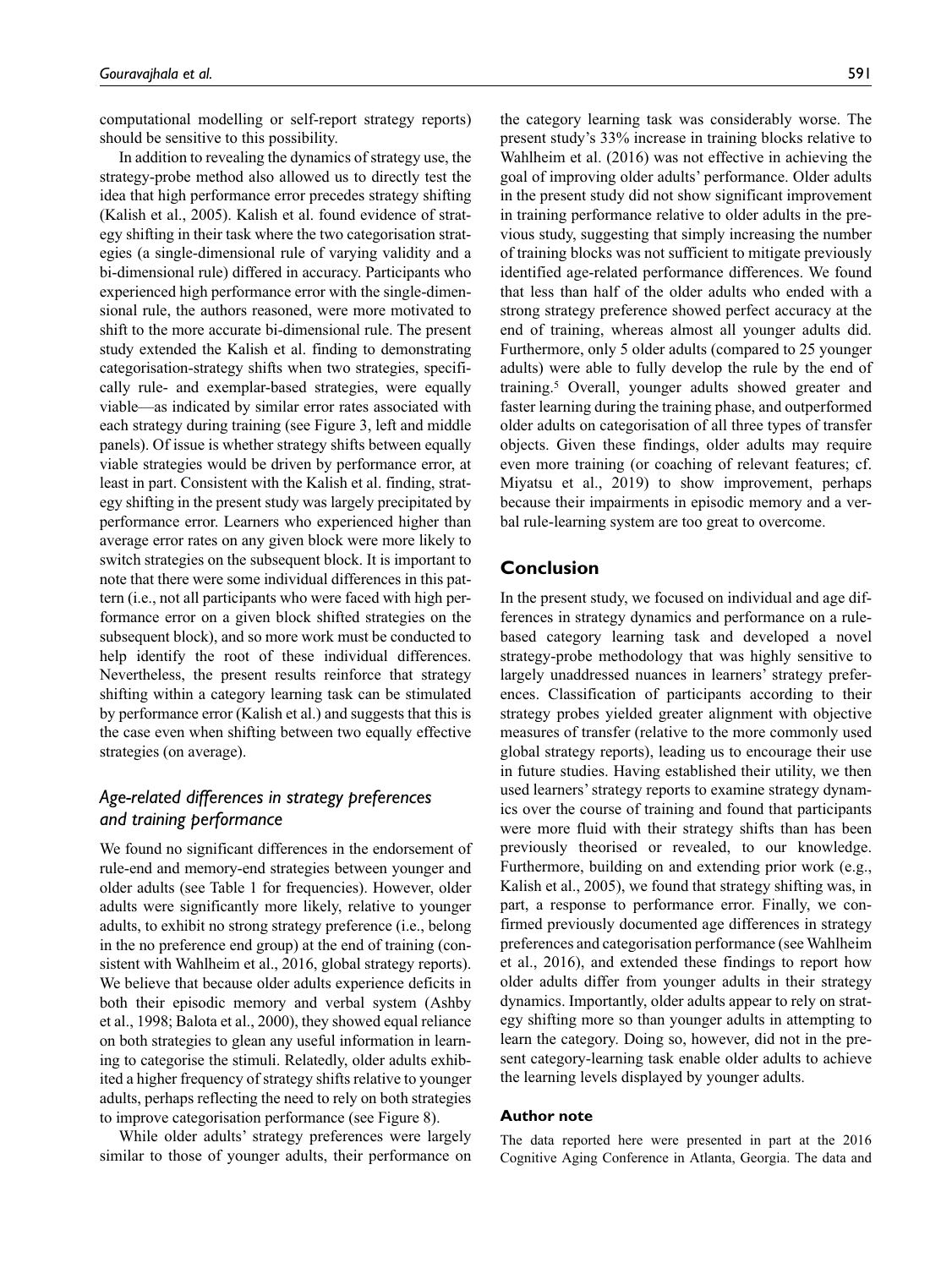stimulus materials are available through the follow URL: [https://](https://osf.io/ps87g/) [osf.io/ps87g/](https://osf.io/ps87g/).

#### **Acknowledgements**

We express appreciation to Jack Basse and Melanie Marcille for their assistance with data collection.

#### **Declaration of conflicting interests**

The author(s) declared no potential conflicts of interest with respect to the research, authorship, and/or publication of this article.

## **Funding**

The author(s) disclosed receipt of the following financial support for the research, authorship, and/or publication of this article: This research was supported in part by a training grant from the National Institute on Aging: T32-AG000030.

#### **ORCID iD**

Reshma Gouravajhala D <https://orcid.org/0000-0002-9370-0246>

#### **Supplementary material**

The Supplementary Material is available at: [qjep.sagepub.com](http://qjep.sagepub.com)

#### **Notes**

- 1. We initially included this measure to address hypotheses about age-related individual differences that were not central to the main focus of the paper. Consequently, we do not report a description of the task or participants' performances; the interested reader can find these on OSF.
- 2. Following earlier studies, we segmented participants within each age group according to the training strategy that they reported on the global strategy questionnaire that they completed immediately following the ambiguous object categorisation task. Participants who gave ratings of 5, 6, or 7 were classified as rule-abstractors; participants who gave ratings of 1, 2, or 3 were classified as memorisers; and participants who gave a rating of 4 were classified as intermediate learners. See Table 3 for frequencies.
- 3. Because it is unclear what strategies participants may have been using when answering the "other" probe question and because participants consistently gave low ratings for "other" strategy use, we did not include those strategy reports in determining a rule or memorisation preference.
- 4. In our no-intercept models, there is no single global intercept for everyone (as is traditional). Instead, each of the six groups get their own intercept (fixed effect), and each individual subject has their own random intercept which varies around their group's fixed effect. In other words, random intercepts are included in the models.
- 5. To identify participants' ability to learn the correct rule, the first and second authors independently coded the rules that participants reported using. The raters showed good initial agreement (88% of responses) resulting in Cohen's Kappa=.79, and resolved disagreements through discussion.

Reported rules were categorised as correct, partial, and incorrect. Correct responses were those in which participants articulated the exact rules for both Blickets and Daxes, or for one of the categories and noted that all other objects belonged to the other category. Partial responses were those in which participants stated a rule that would correctly classify some, but not all, of the objects. Finally, responses were categorised as being incorrect when they consisted of rules that did not work, ambiguous utterances, or when no response was offered. The interested reader can find a table of frequencies on OSF.

#### **References**

- Anderson, J. R., & Betz, J. (2001). A hybrid model of categorization. *Psychonomic Bulletin & Review*, *8*, 629–647.
- Ashby, F. G., Alfonso-Reese, L. A., Turken, A. U., & Waldron, E. M. (1998). A neuropsychological theory of multiple systems in category learning. *Psychological Review*, *105*, 442–481.
- Balota, D. A., Dolan, P. O., & Duchek, J. M. (2000). Memory changes in healthy older adults. In E. Tulving & F. I. M. Craik (Eds.), *The Oxford handbook of memory* (pp. 395– 409). Oxford University Press.
- Bates, D., Maechler, M., Bolker, B., & Walker, S. (2015). lme4: Linear mixed-effects models using Eigen and S4 (R Package 1.1-10). *Journal of Statistical Software*, *67*, 1–48.
- Bourne, L. E. Jr. (1974). Stimulus selection and memory strategies in concept problems. *Memory & Cognition*, *2*, 270–274.
- Bourne, L. E. Jr., Healy, A. F., Parker, J. T., & Rickard, T. C. (1999). The strategic basis of performance in binary classification tasks: Strategy choices and strategy transitions. *Journal of Memory and Language*, *41*, 223–252.
- Bourne, L. E. Jr., Raymond, W. D., & Healy, A. F. (2010). Strategy selection and use during classification skill acquisition. *Journal of Experimental Psychology: Learning, Memory, and Cognition*, *36*, 500–514.
- Craig, S., & Lewandowsky, S. (2012). Whichever way you choose to categorize, working memory helps you learn. *Quarterly Journal of Experimental Psychology*, *65*, 439–464.
- Dixon, J. A., & Bangert, A. S. (2002). The prehistory of discovery: Precursors of representational change in solving gear system problems. *Developmental Psychology*, *38*, 918–933.
- Donkin, C., Newell, B. R., Kalish, M., Dunn, J. C., & Nosofsky, R. M. (2015). Identify strategy use in category learning task: A case for more diagnostic data and models. *Journal of Experimental Psychology: Learning, Memory, & Cognition*, *41*, 933–948.
- Edmunds, C. E., Milton, F., & Wills, A. J. (2018). Due process in dual process: Model-recovery simulations of decisionbound strategy analysis in category learning. *Cognitive Science*, *42*, 833–860.
- Erickson, M. A., & Kruschke, J. K. (1998). Rules and exemplars in category learning. *Journal of Experimental Psychology: General*, *127*, 107–140.
- Filoteo, J. V., & Maddox, W. T. (2004). A quantitative modelbased approach to examining aging effects on informationintegration category learning. *Psychology and Aging*, *19*, 171–182.
- Hasher, L., & Zacks, R. T. (1988). Working memory, comprehension, and aging: A review and a new view. In K. D.